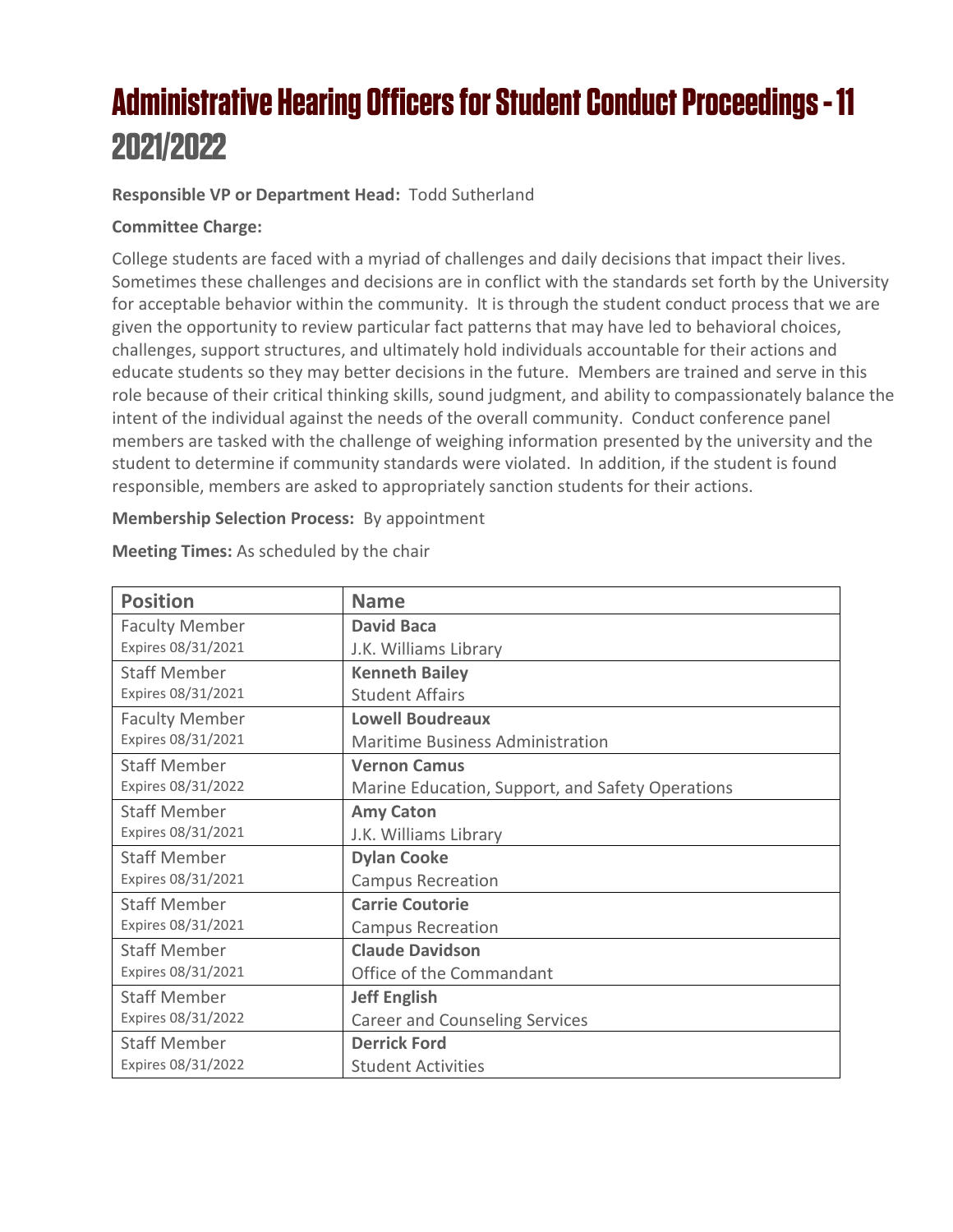# Administrative Hearing Officers for Student Conduct Proceedings (Cont'd.) 2021/2022

| <b>Staff Member</b>   | <b>Shelly Fordyce</b>                 |
|-----------------------|---------------------------------------|
| Expires 08/31/2022    | <b>Student Affairs</b>                |
| <b>Staff Member</b>   | <b>Neil Golemo</b>                    |
| Expires 08/31/2022    | <b>Campus Living and Learning</b>     |
| <b>Staff Member</b>   | <b>Joe Hoff</b>                       |
| Expires 08/31/2022    | <b>Campus Recreation</b>              |
| <b>Staff Member</b>   | <b>Dana Keenan</b>                    |
| Expires 08/31/2022    | <b>Career and Counseling Services</b> |
| <b>Staff Member</b>   | <b>Taylor Kemp</b>                    |
| Expires 08/31/2022    | <b>Student Activities</b>             |
| <b>Faculty Member</b> | Amy Luna                              |
| Expires 08/31/2022    | <b>Maritime Transportation</b>        |
| <b>Staff Member</b>   | <b>Krista McBrien</b>                 |
| Expires 08/31/2022    | Academic Enhancement                  |
| <b>Staff Member</b>   | <b>Laurissa Noack</b>                 |
| Expires 08/31/2022    | J.K. Williams Library                 |
| <b>Staff Member</b>   | <b>Allan Post</b>                     |
| Expires 08/31/2022    | Texas A&M Maritime Academy            |
| <b>Staff Member</b>   | <b>Carrie Rowland</b>                 |
| Expires 08/31/2022    | <b>Campus Living and Learning</b>     |
| <b>Staff Member</b>   | <b>Katie Slatton</b>                  |
| Expires 08/31/2022    | Liberal Studies                       |
| <b>Staff Member</b>   | <b>Katie St. Claire</b>               |
| Expires 08/31/2022    | Sealife Center                        |
| <b>Staff Member</b>   | <b>Sara West</b>                      |
| Expires 08/31/2022    | <b>Campus Living and Learning</b>     |
| <b>Staff Member</b>   | <b>Marishika Wright</b>               |
| Expires 08/31/2022    | <b>Campus Living and Learning</b>     |
| <b>Staff Member</b>   | <b>Vacant</b>                         |
| Expires 08/31/2022    | <b>Bursar's Office</b>                |
| <b>Staff Member</b>   | <b>Vacant</b>                         |
| Expires 08/31/2022    | <b>Academic Enhancement</b>           |
| <b>Staff Member</b>   | <b>Vacant</b>                         |
| Expires 08/31/2022    | Office of the Commandant              |